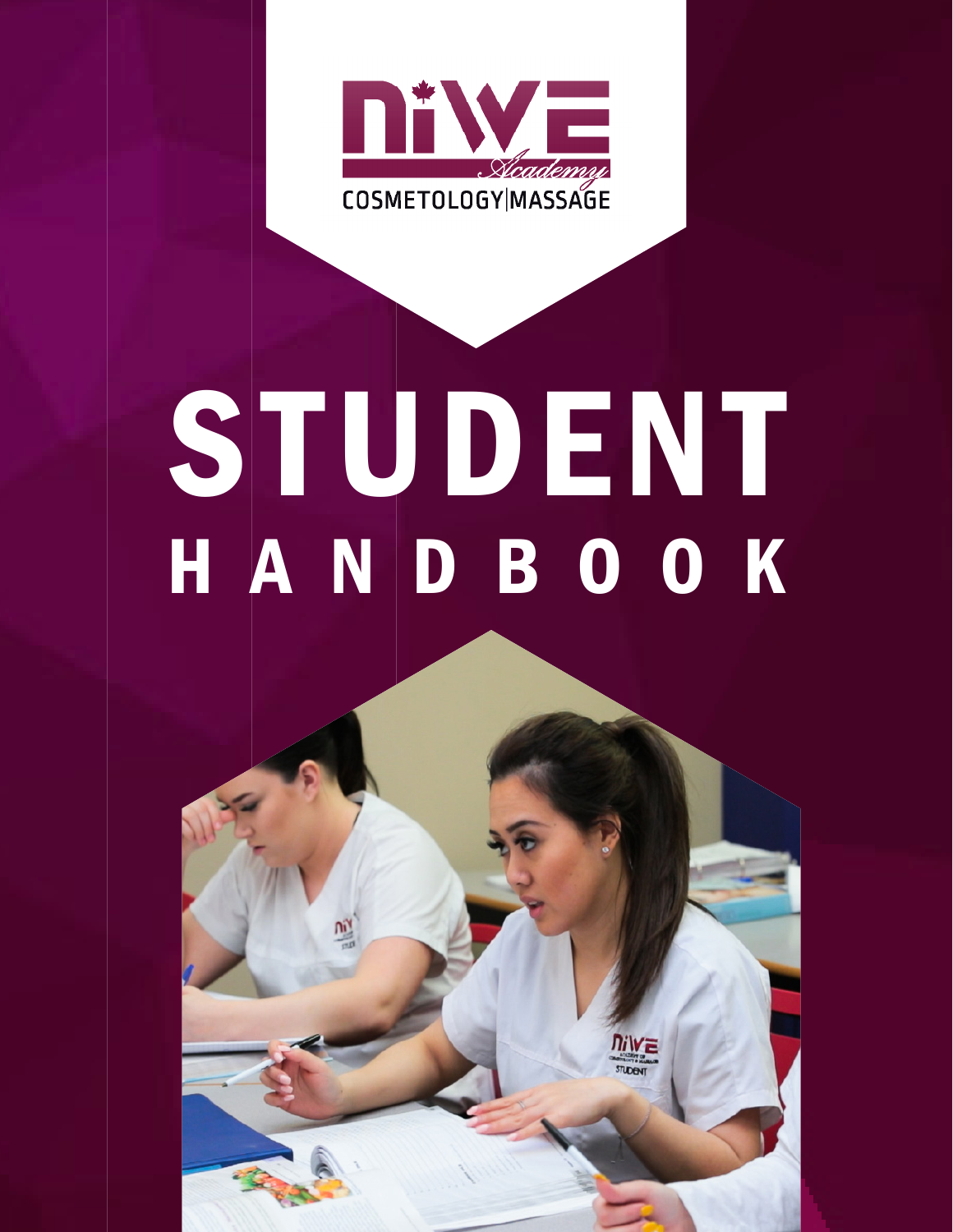## **Table of Contents**

| Hours of Operation                          | $\mathfrak{Z}$           |
|---------------------------------------------|--------------------------|
| <b>Dress Code Policy</b>                    | $\mathfrak{Z}$           |
| Nail Policy                                 | $\overline{4}$           |
| Absences                                    | $\overline{4}$           |
| Quotas                                      | 5                        |
| <b>Discounts</b>                            | 5                        |
| <b>Client Relations and Professionalism</b> | 5                        |
| <b>NIWE Tuition Policy</b>                  | 10                       |
| <b>Students Issue Flowchart</b>             | $\overline{\phantom{a}}$ |
| Release of Images & Media                   | 12                       |
| Declaration of Understanding                | 13                       |
| <b>NIWE Mission Statement</b>               | 14                       |
|                                             |                          |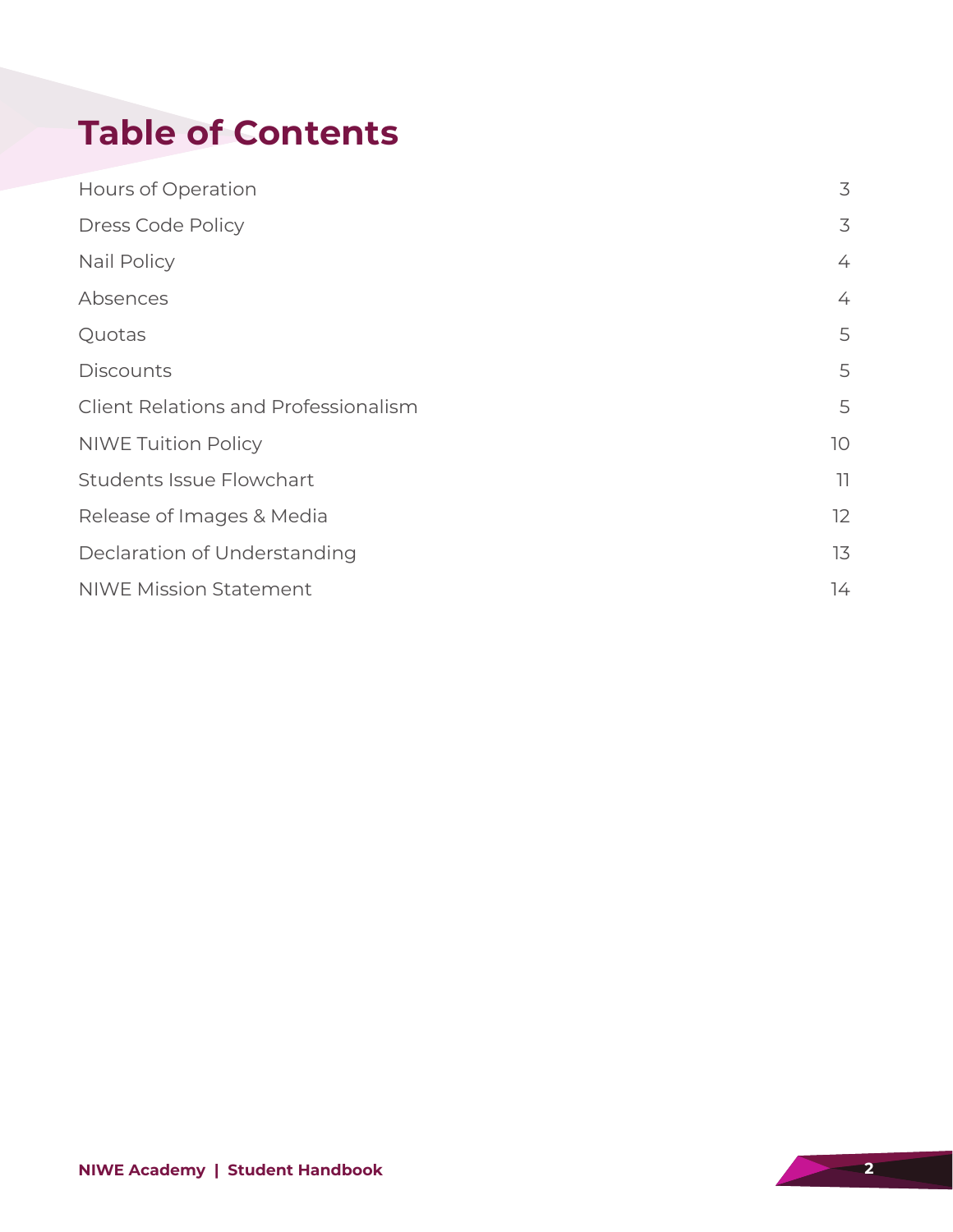#### **Hours of Operation**

NIWE is open Monday through Friday from 8:00 AM to 9:30 PM, with most classes beginning at 9:00 AM. Some classes also take place on Saturdays from 9:00 AM to 4:00 PM. Students are recommended to arrive 15 minutes before class begins.

#### **Dress Code Policy**

**Esthetics** – White scrub top with black pants, ID card, and industry appropriate footwear

**Clinical + Comprehensive Aesthetics** – White scrub top with black pants, ID card, and industry appropriate footwear

**Advanced Nails** – Grey scrub top with black pants, ID card, and industry appropriate footwear

**Hair Dressing/Barbering** – Black scrub top with black pants (black denim acceptable, no rips), ID card, and industry appropriate footwear. Solid black personal clothing and a NIWE branded smock or apron is acceptable.

**Massage Therapy** – Teal scrub top with black scrub pants, ID card, and industry appropriate footwear

- No high-heeled shoes or flip flops are to be worn; your instructor has final say on industry appropriate footwear.
- Absolutely no sweatpants, leggings with cutouts or mesh, or denim (excluding hair/ barbering which may wear black denim provided they are solid and have no rips.)
- Head pieces and scarves are permitted.
- Hair should be pulled away from the face.
- Should the students refuse to comply with this dress code they will be dismissed and marked absent for each day that they are not in uniform.
- Each student will receive an ID Card upon enrolment, students will be subjected to a fee of \$20 for any lost or stolen cards.
- No uniform will result in dismissal for the day.

| <b>Initial</b><br>. |  |
|---------------------|--|
|                     |  |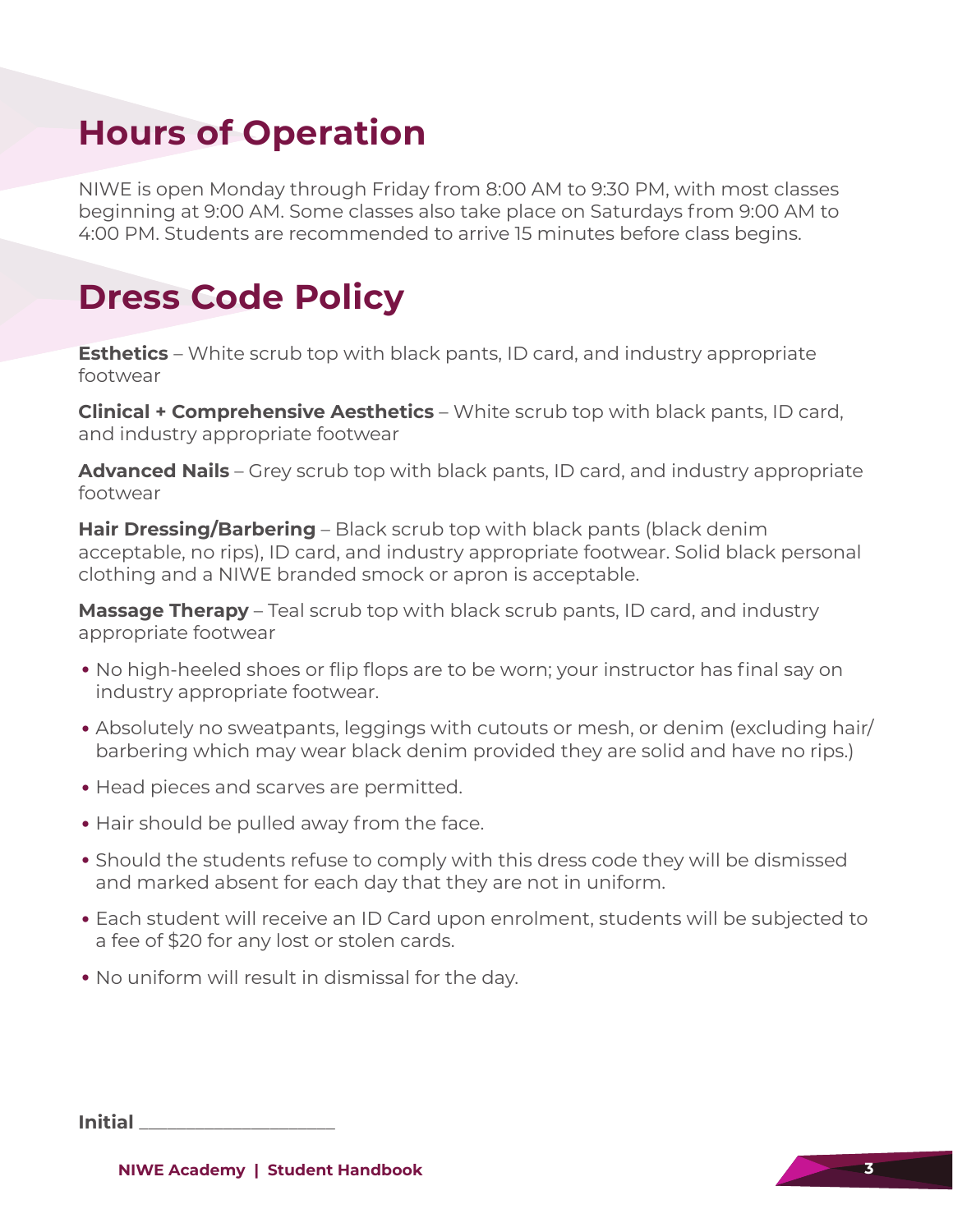# **Nail Policy**

Because it is important to keep a professional appearance as well as for hygiene purposes, students must comply with the following:

Esthetics, Clinical Aesthetics, Hair Students are recommended to have natural nails. The free edge of the nail should not extend past the tip of the finger. No chipped polish or broken nails. Massage students are required to have natural nails. No gels or acrylics are acceptable.

Nail students may wear any color or design, gel or acrylic but should be in perfect condition.

#### **Absences**

- NIWE allows for a 10% margin for hours throughout the course of a program. If a student exceeds this 10%, the student will be charged an additional amount per day that the students' needs to complete their course/program. See tuition policy for further details.
- Medical note or any legal proof of absence will be required if the student is ill or absent for more than three days at a time.
- If you require a leave of absence from your program for any reason at all, please contact admissions immediately.
- A warning letter will be issued to the student after (5) five days of absenteeism.
- A probationary letter will be issued to a student after (10) ten days of absenteeism.
- A termination letter will be issued to a student after (15) fifteen days of absenteeism.
- A student will be marked absent if they are late more than one hour into class without notification.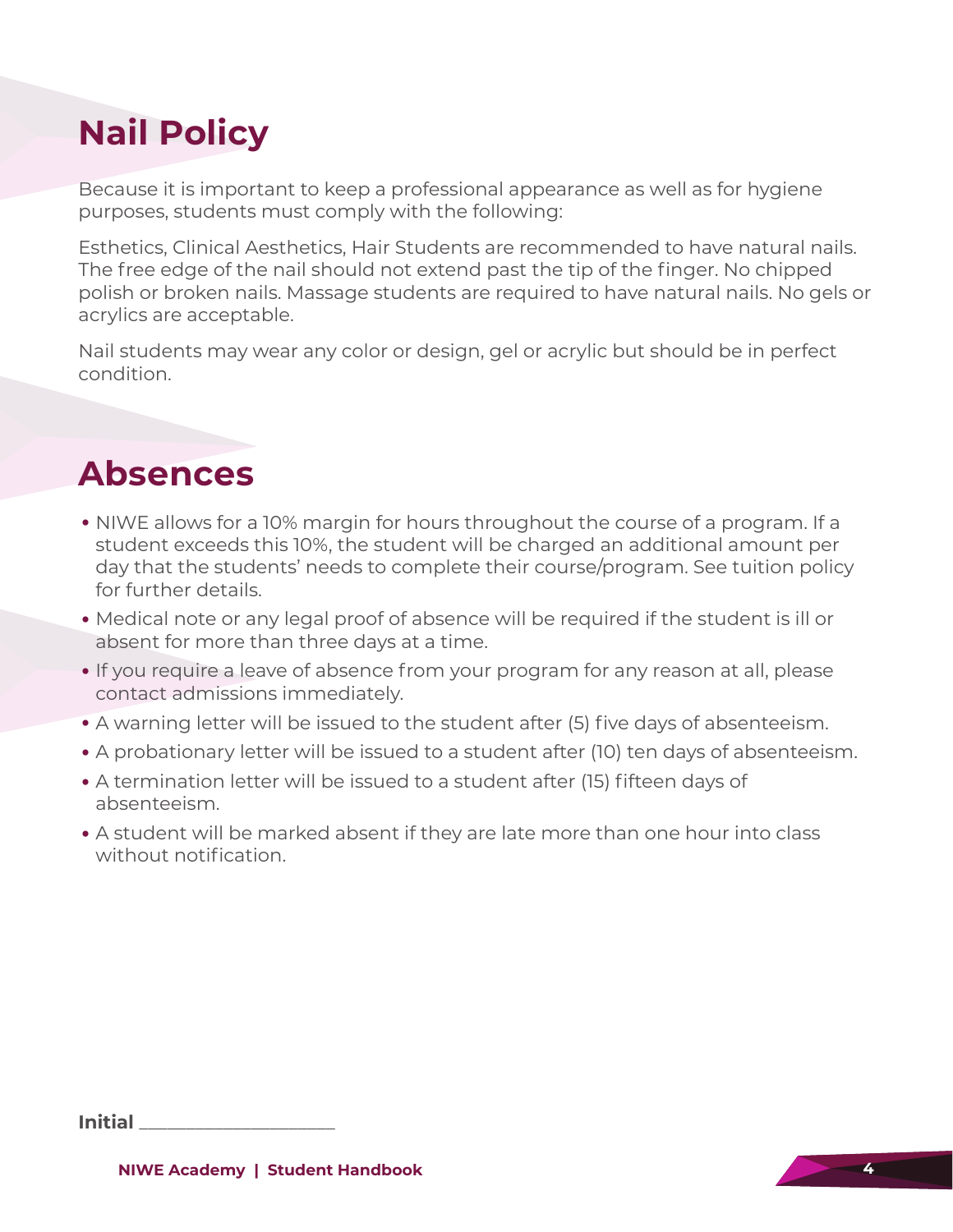# **Quotas**

- Models are only used for demos and must be approved by the instructor. As a student you may be used for demos for your class as well as other programs. Services done at student request are to be paid as per student discount policy.
- Quotas are to practice what you have learned in the program and must be done on paying clients or fellow students during school hours. These quotas are required for you to complete before taking the final written and practical exam. In your kit, you will have received everything needed to perform your quotas, anything that is not in your kit will be provided to you by NIWE.

#### **Discounts**

- Student discounts are 50% the service brochure.
- Friends and Family are 20% off the service brochure.
- Students will receive 20% off all retail products.

## **Client Relations and Professionalism**

- Please DO NOT hang around the front desk for any reason as this looks unprofessional. The only time you should be at the front desk area is to wait for client's arrival, to walk your client out and to book their next appointment.
- Never refuse a client, change an appointment or remove your name from an appointment book without authorization from an Instructor or Management. You will be sent home.
- Always prepare your area prior to your client's arrival. You want to give a good impression to the clients by being prepared and professional.
- Your working area reflects you and the Academy, always keep it clean and tidy.
- Hair must always be tied back away from the face during services.
- Students must present themselves in a clean NIWE uniform with appropriate footwear.
- Body odor and breath should always be fresh. In the case of unprofessional body odor, student will be spoken to and may be sent home for the remainder of the day.
- Chunky, dangling jewelry is not allowed.
- Improper behavior will not be tolerated. Foul language is not allowed and may result in suspension, disqualification or termination from the Academy.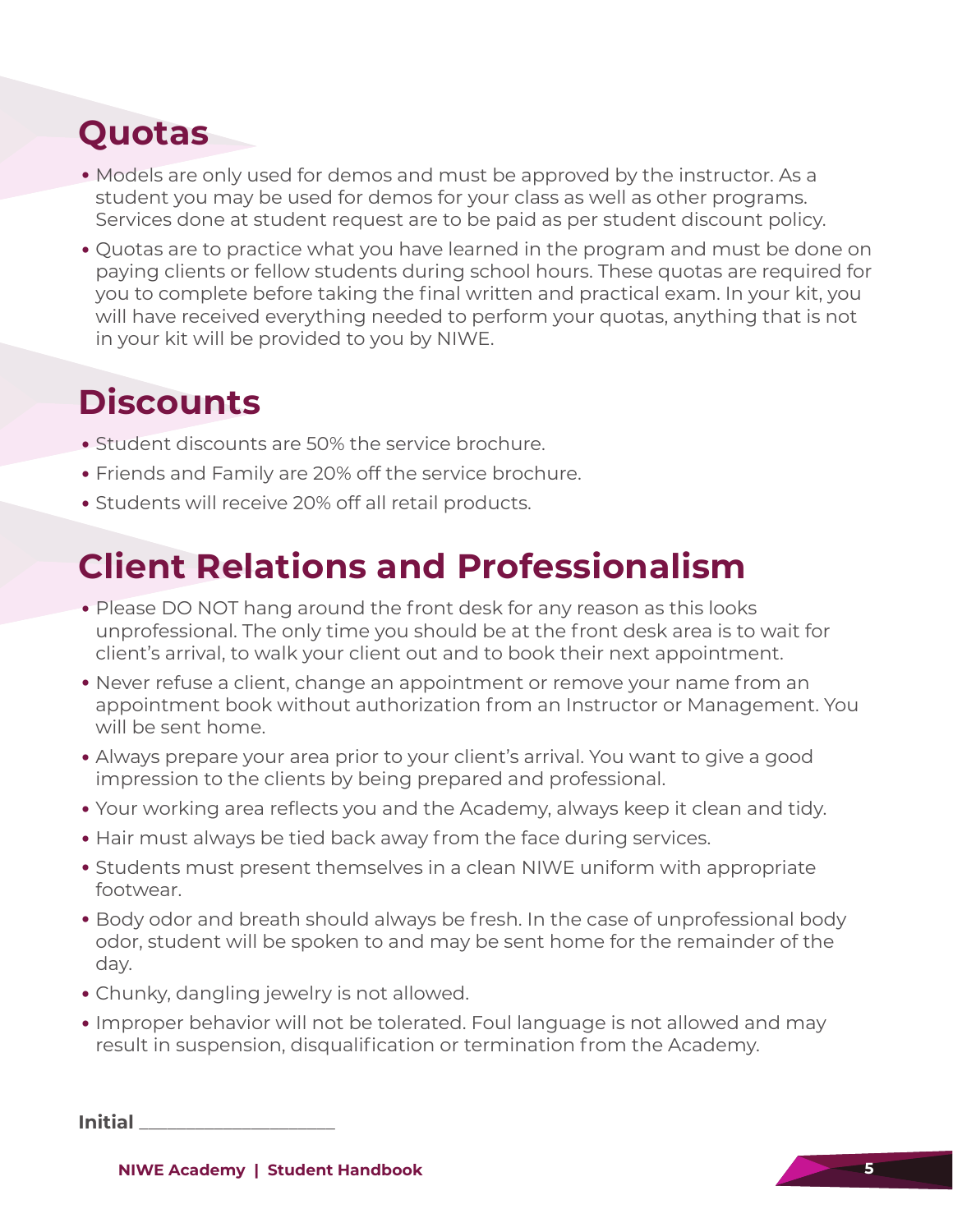- No cell phones are permitted for personal use; your phone needs to be set on vibrate or silent mode. You may use your phone during breaks or as indicated by your instructor.
- Smokers must consider the daycare and the children in that area, please stay away from the entrance. Please use a can or tray to dispose of the butts. Wash hands and freshen up after each cigarette break. The agreement by the building owner is that the only designated smoking area is in the back-north parking lot behind the recycling and trash bins. This includes E-cigarettes.
- NIWE is responsible for the safety of all employees, students and clients. NIWE has a zero-tolerance policy against intoxication or impairment in the Academy. Recreational substances such as alcohol and cannabis can impair a student's ability to work with sharp instruments and machines and any student under the influence will be sent home. If you are under a physician's care requiring a controlled substance, proof of this will be required to attend classes.
- Every student is responsible for an assigned task regarding cleaning at the end of the day.
- No food or drinks are permitted on the salon/spa floor, service rooms, and reception area.
- No food or drinks are allowed in the classroom other than water.
- Refusal or no-show for any client without appropriate notice will result in disciplinary action up to and including suspension.
- Throughout the full program you will be marked for Deportment which will be 10% of your overall grade. Marks will be deducted in the areas of but not limited to:
	- ▶ Late attendance.
	- ▶ Leaving early (if not excused).
	- ▶ Misbehavior.
	- ▶ Lacking professionalism (irresponsibility towards clients, staff, other students).
	- ▶ Inappropriate dress code.
	- ▶ Not bringing your necessary tools for clients/models.
- Do not take constructive criticism personally. You can only grow and learn this way. If you need extra support, then please approach your instructor.
- Always treat clients, instructors and the students with respect. A true professional never lets personal difficulties and conflicts interfere with their work or school environment. If at any time, you are having a problem with a client, instructor or another student, please seek immediate advice from the instructor or staff member by requesting to speak with them privately.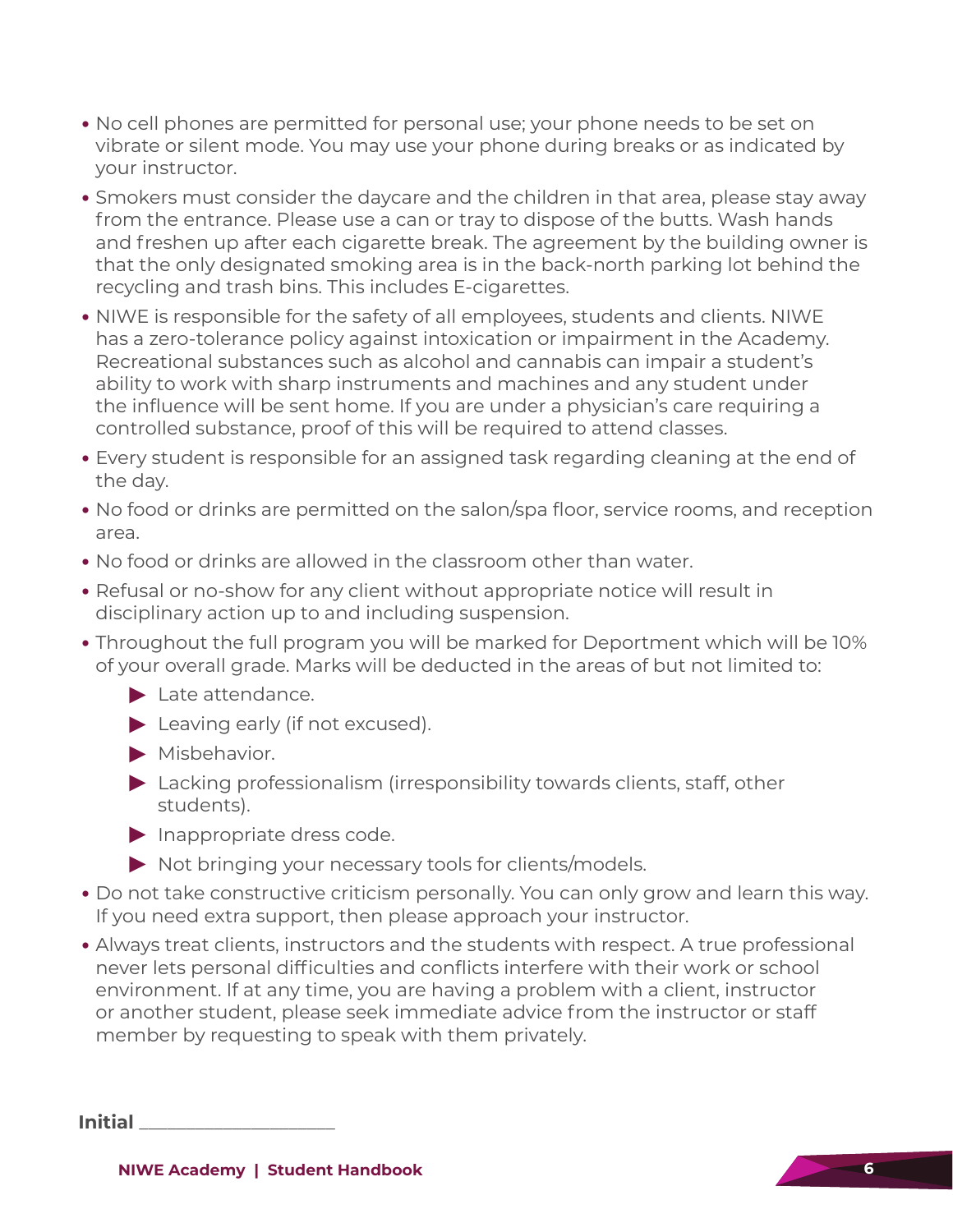# **Theft**

- If any of the staff members finds any student stealing any property of the Academy, they will be dismissed from the school, and charges will be laid.
- If a student reports theft, administration will do a full investigation into the matter up to a bag/locker search of the class or school, if necessary.
- Although theft has not been a problem here at NIWE, we take these matters very seriously. However, NIWE is not responsible for any lost or stolen items.

#### **Harassment and Bullying**

Bullying and harassment means any unwanted behavior that makes someone feel intimidated, degraded, humiliated or offended. It is not necessarily always obvious or apparent to others and may happen in various places without anyone knowing of it. NIWE, is a ZERO tolerance establishment. That means any bullying or harassment that happens between a student, an instructor, online, cell phones (texting) or on the premises will be investigated thoroughly. Those who have committed such act will be suspended or dismissal of the program. NIWE, takes this very seriously and we have as zero tolerance policy regarding this.

#### **Cheating and Academic Misconduct**

Cheating on tests, quizzes or any assignments will not be tolerated under any circumstances. Cheating may include copying other's assignments, quizzes, and tests, using internet or textbooks or other reference material when it is prohibited, or communicating to classmates, verbal or otherwise, during a test or a quiz. NIWE Academy believes in integrity and transparency and any suspicion of cheating will be investigated and dealt with in an appropriate manner, up to and including expulsion. Any assignments that are found to be plagiarized will not be accepted and result in an automatic zero on the assignment.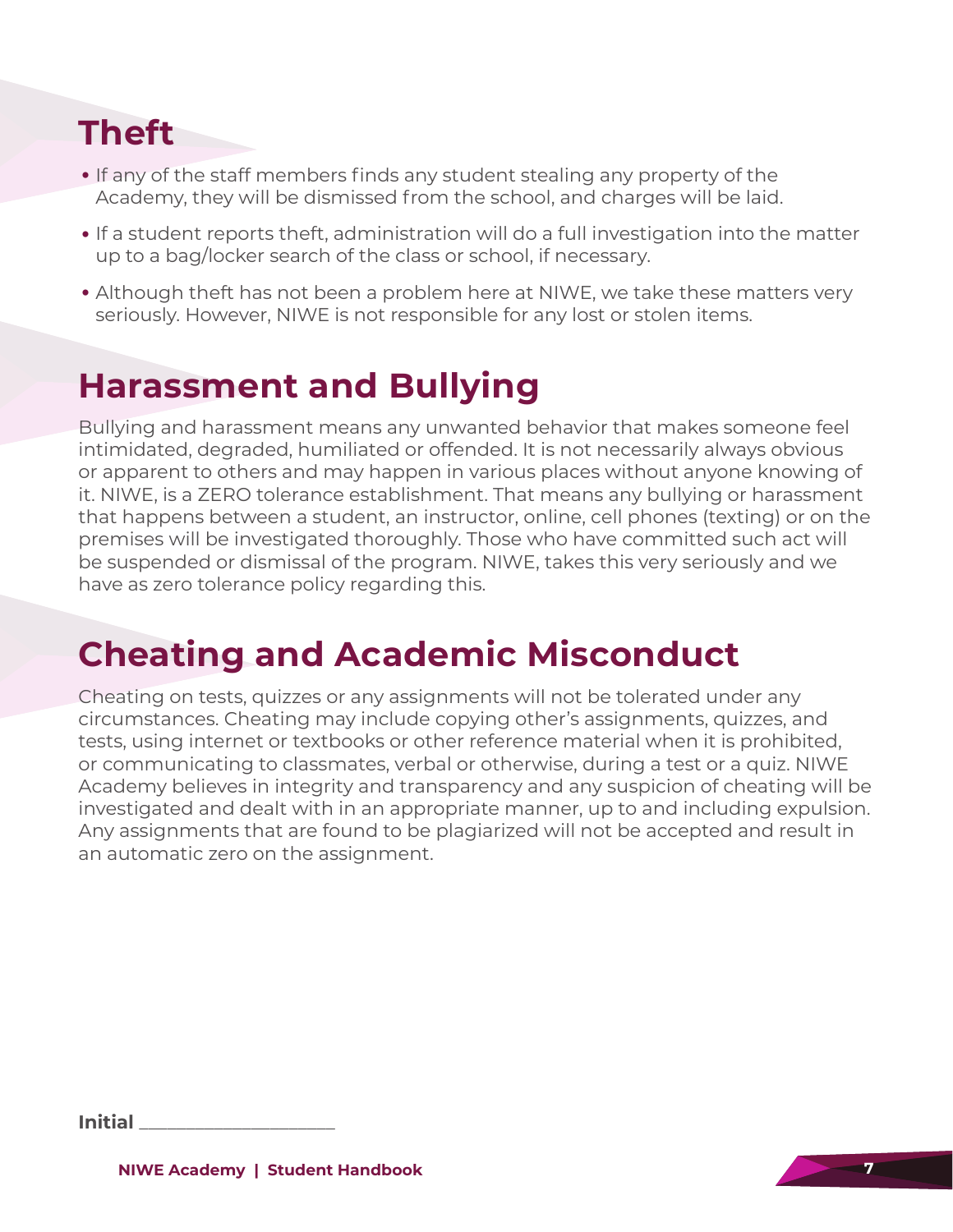## **NIWE Referral Program**

All students and staff are eligible for the Referral Program, which entails those that refer someone to a program in which they then enroll will receive a referral fee. The referred person must inform admissions the name and number of the person whom referred them during intake. It is in your best interest to have student cards ready or write your name and number on a flyer when advertising for programs. **Please note this is only valid at the time of registration and your name must appear on their enrollment contract.**

The referral fee shall be a flat fee of \$250/referral for the first student, \$350/Referral once you have recruited the second student, \$500/Referral for three students, \$750/ Referral for four students, and \$1000/Referral for five students. To receive these fees, you can recruit for any full-time program. The compounding of these fees will be cumulated every 4 months and will be paid out upon 50% completion of program by referred student.

Interested parties are required to sign a contract, which will be provided by the front desk or Administration team.

#### **Exams**

- No model, no Exam. It is the student's responsibility to secure models for the Practical Exam.
- Absolutely no extra time will be given on any section.
- Jewelry, which may interfere with any aspect of the practical exam, must be removed prior to starting.
- Always give yourself and your model EXTRA time to arrive at the Academy. We are in a very populated area and parking may be an issue. You will not be able to start your exam until the next portion if you or your model are late.
- In the event of a failed grade in a practical or written exam, a student may apply for a single supplementary examination to be rescheduled by their instructor. Any passing mark on the second attempt will be adjusted to 70% and that will be considered as the final mark. Results of the exams will be presented up to one week after the examination date.

| <b>Initial</b> |  |
|----------------|--|
|                |  |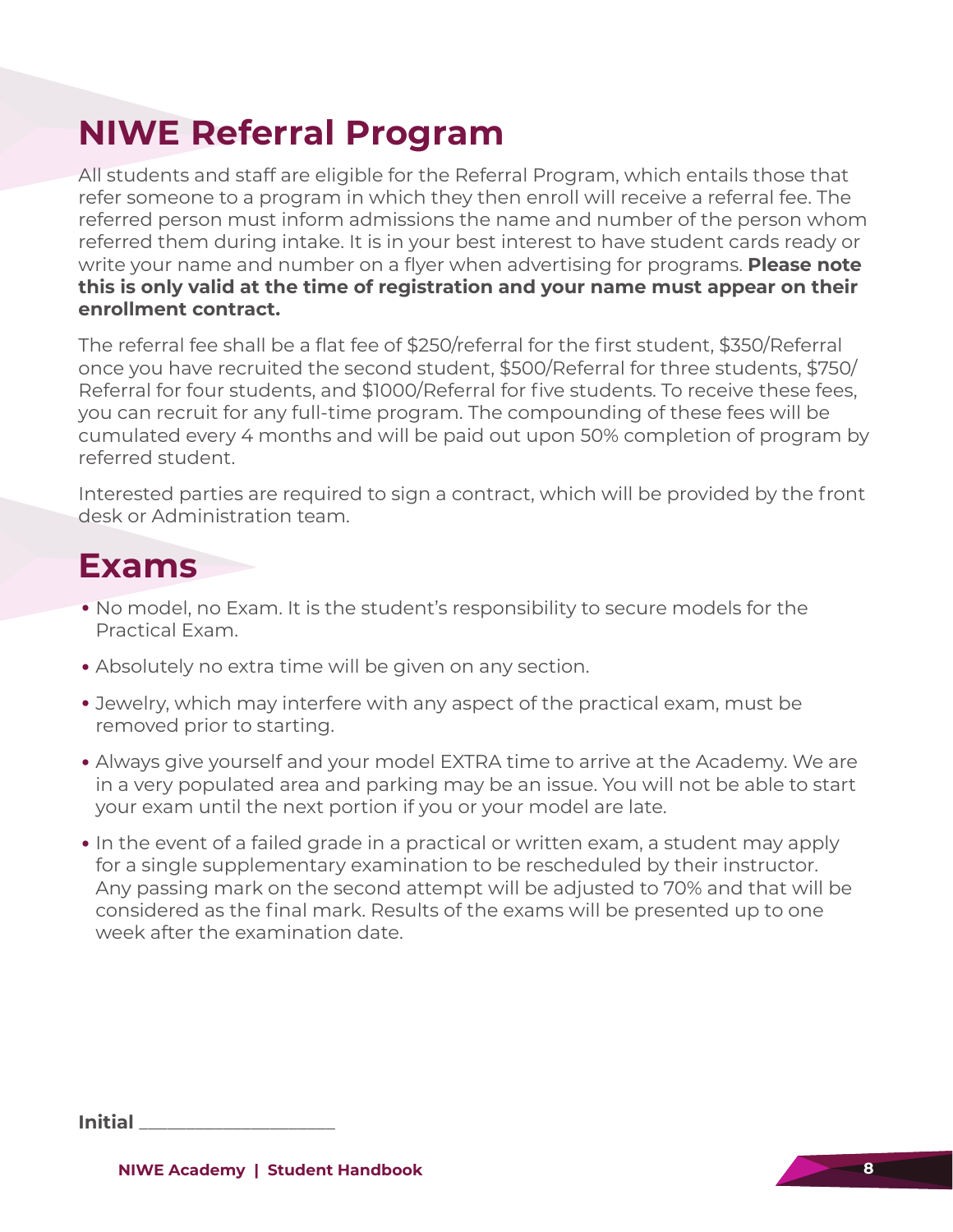# **Diversity Policy**

NIWE is committed to fostering, cultivating and preserving a culture of diversity and inclusion.

Our human capital is the most valuable asset we have. The collective sum of the individual differences, life experiences, knowledge, inventiveness, innovation, selfexpression, unique capabilities and talent that our students' & employees invest in their learning & work represents a significant part of not only our culture, but our reputation and company's achievement as well.

We embrace and encourage our students' and employees' differences in age, color, disability, ethnicity, family or marital status, gender identity or expression, language, national origin, physical and mental ability, political affiliation, race, religion, sexual orientation, socio-economic status, veteran status, and other characteristics that make our students' & employees unique.

NIWE's diversity initiatives are applicable to our practices and policies on recruitment and selection; professional development and training; promotions; social and recreational programs; terminations; and the ongoing development of a learning & working environment built on the premise of gender and diversity equity that encourages and enforces:

- ▶ Respectful communication and cooperation between all students' & employees. Teamwork and student/employee participation, permitting the representation of all groups and student/employee perspectives.
- ▶ Work/life balance through flexible class & work schedules to accommodate student/employee varying needs. Employer/faculty and student/employee contributions to the communities we serve to promote a greater understanding and respect for the diversity.

All students' & employees of NIWE have a responsibility to treat others with dignity and respect always. All students' and employees are expected to exhibit conduct that reflects inclusion during work, at work functions on or off the work site, and at all other company-sponsored and participative events.

Any student or employee found to have exhibited any inappropriate conduct or behavior against others may be subject to disciplinary action.

Students' & employees who believe they have been subjected to any kind of discrimination that conflicts with the company's diversity policy and initiatives should seek assistance from an instructor or school administration.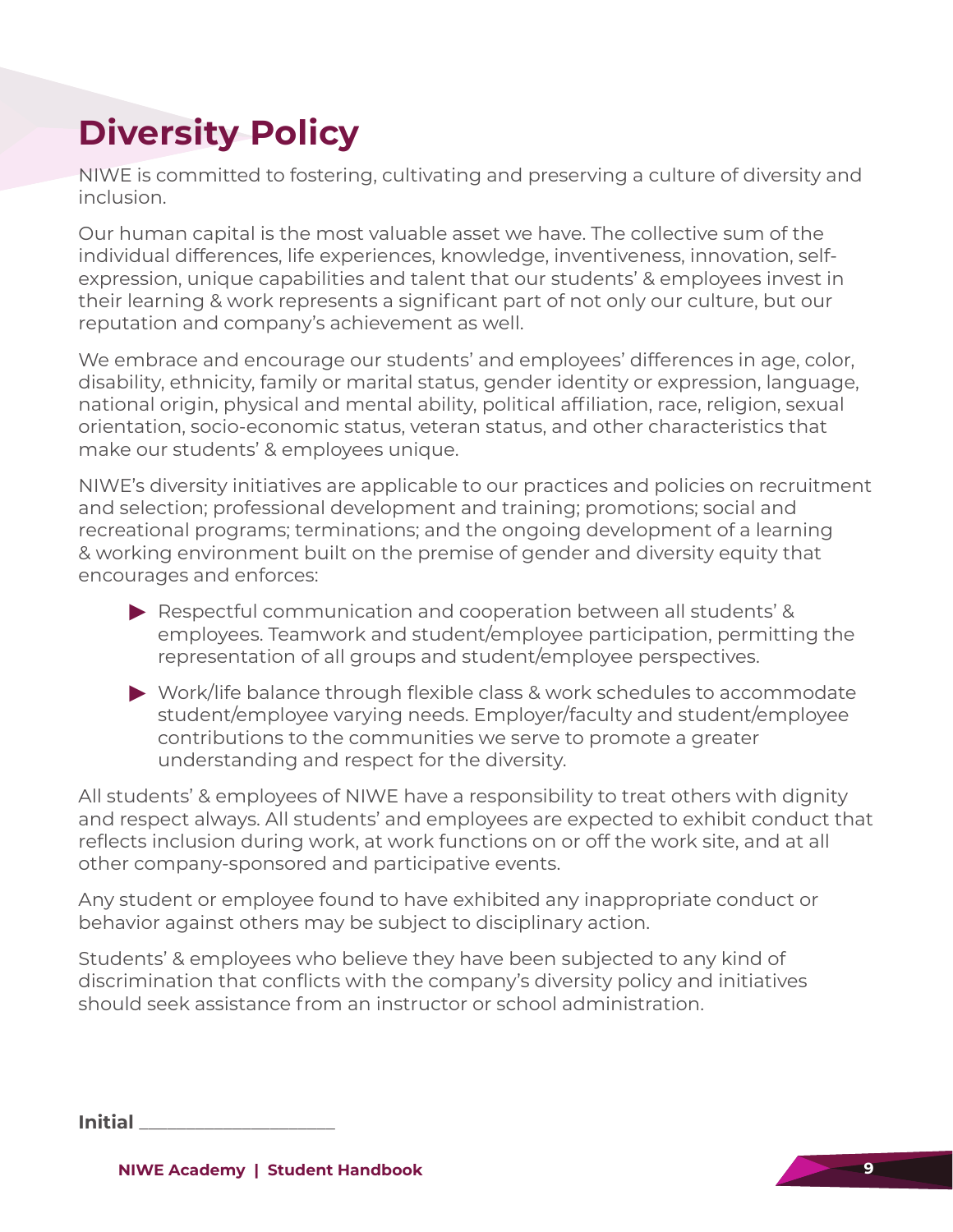# **NIWE Tuition Policy**

This policy is applicable to any student loan recipient or self-paying student and is as follows:

Before the first day of class, the student is to meet with NIWE administration to finalize their payment schedule. When a payment schedule has been created, approved and agreed upon, the student must follow the payment schedule and cannot make any changes unless pre-approved by NIWE administration.

This schedule outlines what the student receives from Student Aid, balance owing or simply a schedule that is conducive for NIWE as well as for the student. A Self-Paying student is to make a payment within the first week of each month or otherwise stated on their payment schedule.

If the student does not comply or makes any unauthorized changes, the student will be placed on an informal suspension from NIWE until the balance has been brought up to date. If a balance is owed at the 60% mark of the student's program, the student will be placed on administrative leave and their program will be interrupted until the balance is paid.

| Program                    | Time span for grace period<br>$(hours)^1$ | Amount owed/hour after<br>grace period<br>(dollars per hour) <sup>2</sup> |
|----------------------------|-------------------------------------------|---------------------------------------------------------------------------|
| <b>Esthetics</b>           | 56                                        | \$15.20                                                                   |
| <b>Advanced Nails</b>      | 50                                        | \$16.00                                                                   |
| <b>Clinical Aesthetics</b> | 58                                        | \$23.28                                                                   |
| Comprehensive Aesthetics   | 114                                       | \$15.44                                                                   |
| Massage Therapy            | 220                                       | \$9.55                                                                    |
| Hair Styling               | 140                                       | \$10.40                                                                   |

Please see below for the breakdown on the **NIWE Overtime Policy**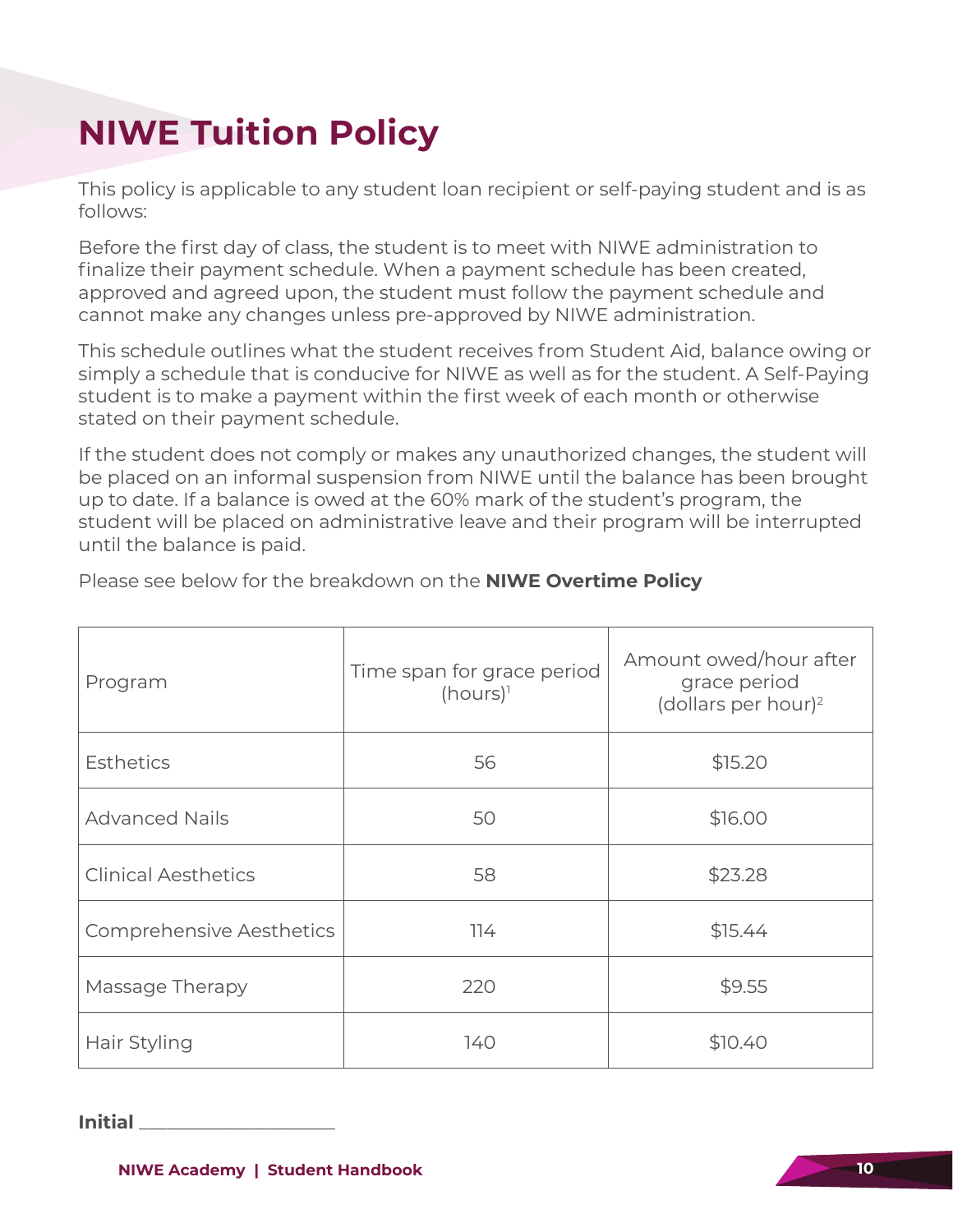#### **Students Issue Flowchart**

**Have a concern? Please follow the flow below.**



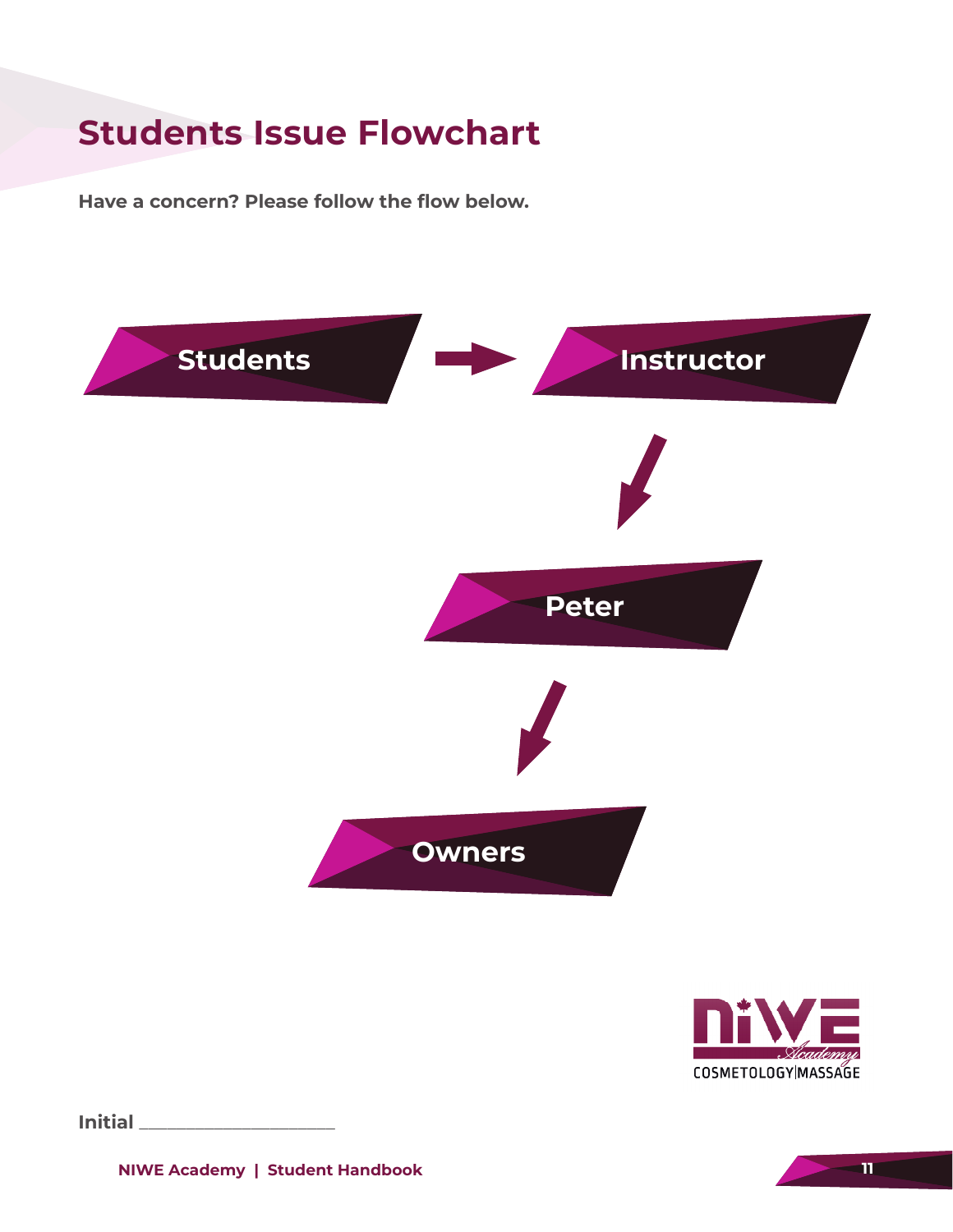#### **Release of Images & Media**

I hereby grant to NIWE (National Academy of Wellness and Esthetics) the irrevocable and unrestricted right to use and publish photographs of me, or which I may be included, for editorial trade, advertising and any other purpose and in any manner, and medium; and to alter the same without restriction. I hereby release the school (NIWE) from all claims and liability relating to said photographs, images and video media.

By signing this waiver, NIWE reserves ALL rights to use, reuse, and distribute any and all photos/videos, etc. that you are in as well as possible 3rd party distributions for the sole purposes of social media and/or advertisements of NIWE. Once this is signed and dated, NIWE no longer needs any future permission to use and/or distribute photos/videos that you may appear in. You agree that we may use all Images to our liking without directly contacting you for permission. This waiver permits us to do so from the date signed onward.

At any given time, if you would like to be removed from this list, please request a cancellation form. Please note that any Images/videos used prior to the date signed of the cancellation form are owned by NIWE and will NOT be removed unless by the owner's discretion. Once cancellation form is signed and dated, any future Images/ videos from that point on will NOT be used without Individual consent from the person(s) appearing in the images.

I hereby acknowledge and agree that I understand and accept these terms for the duration of my time at NIWE and agree that NIWE will NOT be held responsible for any disputes or concerns regarding the use of future publications where there are Images/videos that I may be Included in.

 $\times$ 

Printed Name

Signature X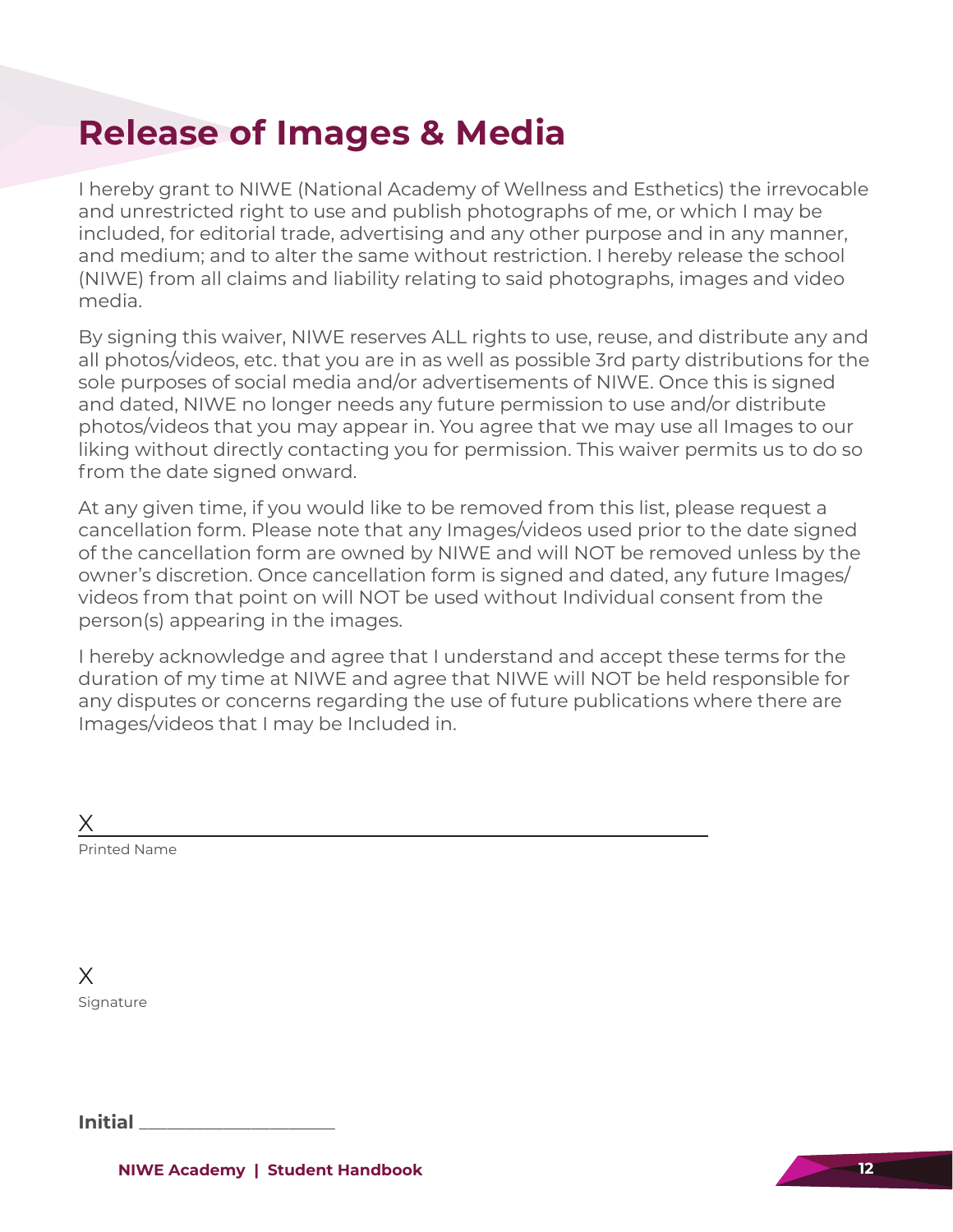## **Declaration of Understanding**

I have read, and completely understand, the Rules and Regulations as NIWE Academy of Cosmetology & Massage has set before me and hereby agree to follow them fully. I understand failing to follow these guidelines can result in disciplinary action up to and including dismissal from my program.

 $\times$ 

Printed Name

X

Signature

X

Academy Official